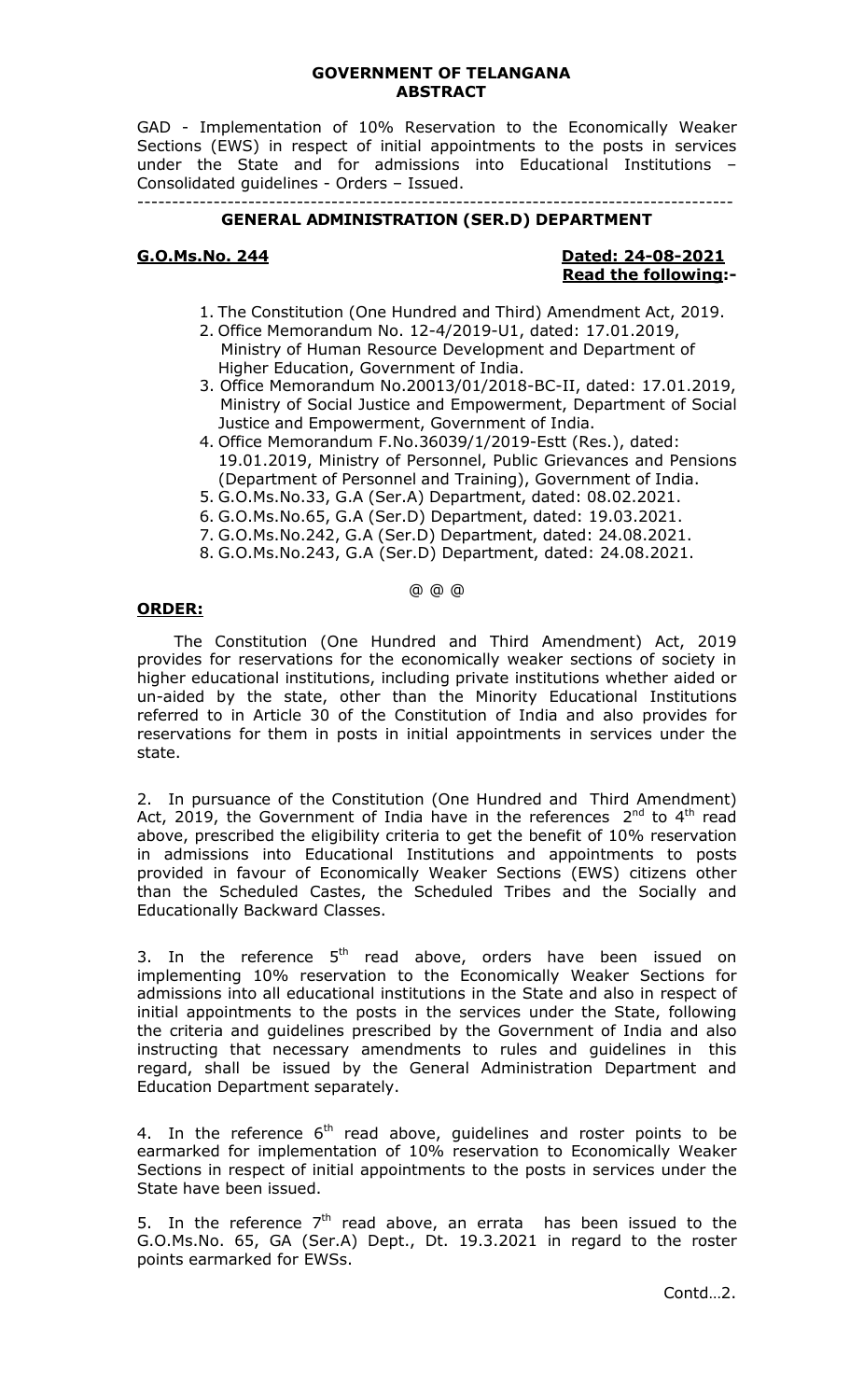6. Further, in the reference  $8<sup>th</sup>$  read above, the necessary amendments have been issued to the Telangana State and Subordinate Service Rules, 1996.

7. The Government, after careful examination of the issue, have decided to issue consolidated operational guidelines in regard to implementation of 10% reservation to the EWS for initial appointments in the posts and services under the State and for admissions into Educational Institutions in the State and accordingly, the same are as follows:

The persons belonging to EWS who are not covered under the scheme of reservation for SCs, STs and BCs shall get 10% reservation in initial appointments to the posts in services under the State of Telangana.

(ii) Persons who are not covered under the scheme of reservation for SCs, STs and BCs and whose family has gross annual income below Rs. 8.00 lakh (Rupees Eight Lakh only) are to be identified as EWS for benefit of reservation. Income shall also include income from all sources i.e. salary, agriculture, business profession etc. for the financial year prior to the year of application.

(iii) The term "Family" for this purpose will include the person who seeks benefit of reservation, his/her parents and siblings below the age of 18 years as also his/her spouse and children below the age of 18 years.

(iv) The benefit of reservation under EWS can be availed upon production of an Income Certificate issued by a Tahsildar. The Officer who issues the certificate would do the same after carefully verifying all relevant documents following due process.

(v) The appointing authorities should, in the offer of appointment to the candidates claiming to be belonging to EWSs, include the following clause:-

"*The appointment is provisional and is subject to the Income certificate being verified through the proper channels and if the verification reveals that the claim to belong to EWS is fake/false the services will be terminated forthwith without assigning any further reasons and without prejudice to such further action as may be taken under the provisions of the Indian Penal Code for production of fake/false certificate".* 

(vi) The appointing authority should verify the veracity of the Income certificate submitted by the candidate through the certificate issuing authority.

(vii) Where in any recruitment year any vacancy earmarked for EWS cannot be filled up due to non availability of a suitable candidate belonging to EWS, such vacancies for that particular recruitment year shall not be carried forward to the next recruitment year as backlog.

(viii) Persons belonging to EWS selected against the quota for persons with benchmark disabilities/ex-servicemen shall be placed against the roster points earmarked for EWS.

(ix) A Person belonging to EWS cannot be denied the right to compete for appointment against an unreserved vacancy. Persons belonging to EWS who are selected on the basis of merit and not on account of reservation are not to be counted towards the quota meant for reservation.